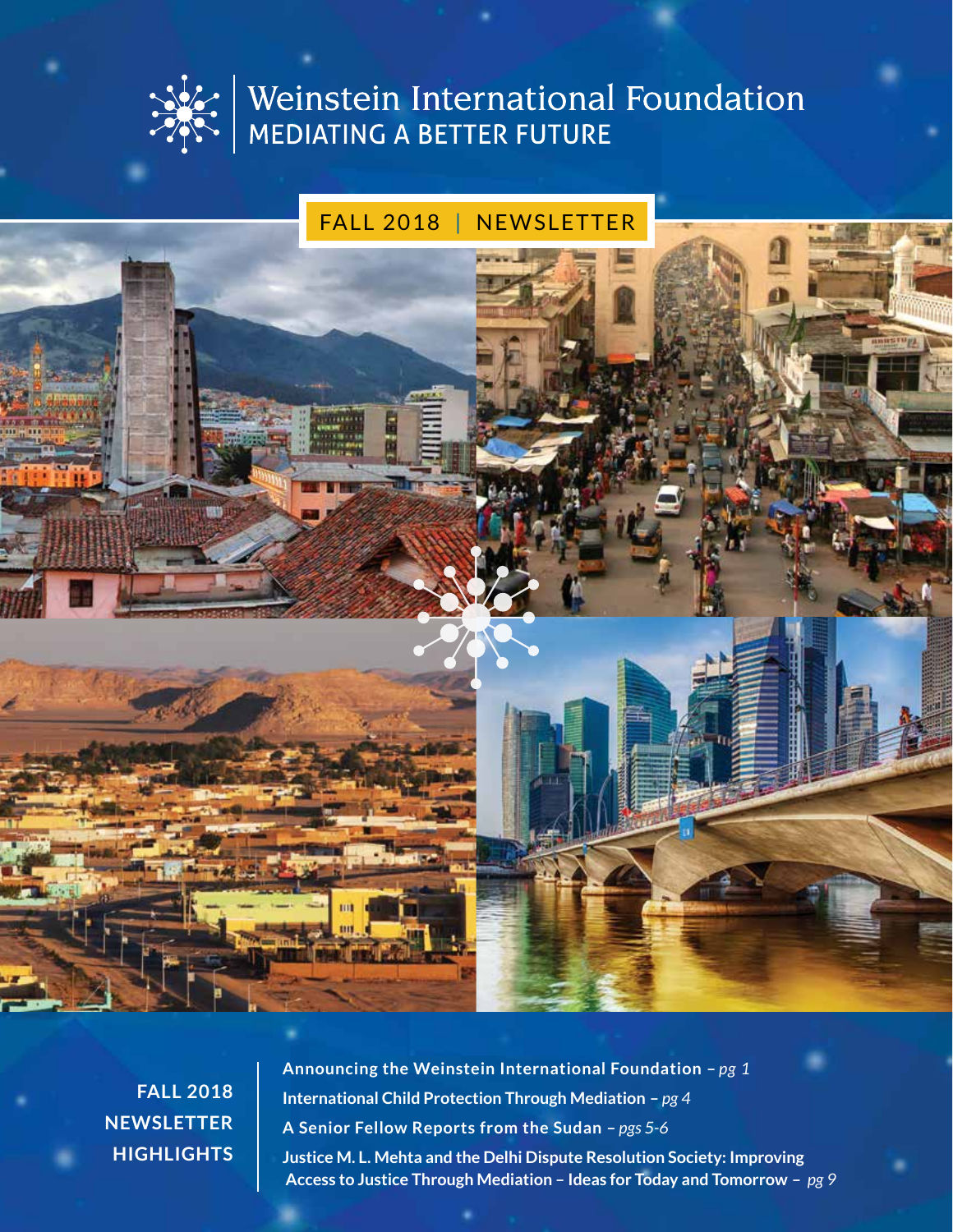The peaceful resolution of conflict is one of the most important goals of all modern societies. Conflict is costly, wasteful of human and financial resources, and impedes the establishment and maintenance of peaceful, prosperous, and sustainable communities. Conflict comes in many forms, from war among nation states and insurgencies, to litigation between and among private parties. War destroys what generations who have come before us have built. Private litigation can put at risk the lives individuals have made for themselves. This is especially true in those places with underserved, underdeveloped or unfair legal systems.

But all forms of conflict share one common element: the capacity to limit our dreams by preventing us from reaching our full potential.

established the Weinstein JAMS International Fellowship Program, an initiative born of our hope to foster the growth of an international community of ADR-trained dispute resolution professionals to manage and resolve conflict around the world. The Fellowship program brings together judges, lawyers, NGO leaders, police officers, government officials, mediators and peacemakers to the U.S. for advanced training in mediation and other forms of alternative dispute resolution. The program, now in its tenth year, has provided training and collaborative opportunities for over 100 Weinstein JAMS Fellows from 70 countries. It is endowed to continue for years to come.

Fellows are now working in their own countries to resolve disputes and improve access to justice through the establishment of mediation programs connected with the courts. They also provide mediation services to private parties, draft legislation designed to promote mediation, and develop mediation training for law enforcement, among other pursuits. We are proud to have played a role in supporting the tremendous work they are doing.

### **The Weinstein JAMS International Fellowship Program: Celebrating a Decade of Success** Thus in 2008, in partnership with the JAMS Foundation, we **We are now pleased to announce that we have established The Weinstein International Foundation committed to the following key initiatives:**

- Increasing access to justice by supporting the expansion and adoption of mediation and dispute resolution around the world
- Providing education and training to promote mediation and other forms of dispute resolution internationally
- Sponsoring select mediations to facilitate the resolution of conflicts of societal significance impacting communities, regions and countries
- Harnessing the collective knowledge and cultural understanding of the expanding Weinstein JAMS International Fellows' network through ongoing collaboration and exchange to advance the settlement of conflict worldwide
- With the inauguration of the Weinstein International Foundation, we invite you to learn more about the expertise of our "Senior Fellows" and the mediation and dispute resolution work they are undertaking in their countries. In a world of increasing international tensions and limited resources, we face an urgent imperative to manage the conflicts that are arising
- from global challenges. Together, as stated eloquently by one of our Fellows in these pages, "We will mediate a better future."
- 

# **The Origin of the Weinstein International Foundation: Mediating a Better Future**

Now, ten years later, again we asked ourselves, "What else **In gratitude,** could we be doing to promote the peaceful resolution of conflict around the world?" In answering this question, we looked to the tremendous potential represented by the growing network of  $1714) - 0$ Weinstein JAMS Fellows and their motivation to continue to bring about societal change in their communities. We wanted Hon. Daniel Weinstein (Ret.), to further support existing and future Fellows in the work they *Founder, Weinstein International Foundation and the Weinstein*  are doing in their own countries and create innovative new ways *International Foundation Leadership Team* they can work together to resolve non-commercial disputes in the public interest across their regions.

### **Weinstein International Foundation Website**

We invite you to view our new Weinstein International Foundation Website to learn more about the Foundation and its key initiatives. By viewing the website, you can learn about significant mediation developments around the world. You will also learn about the backgrounds and achievements of our accomplished global network of Senior Fellows. You can access the website here: www.weinsteininternational.org.



# **Letter from HOn. Daniel Weinstein (Ret.)**

# **Announcing the Weinstein International Foundation**



### **AFRICA**

Cameroon DR. Congo Ethiopia Nigeria Rwanda Senegal Somalia South Africa Zambia

# **CARIBBEAN**

Barbados Trinidad & Tobago

**ASIA**

Australia Bangladesh Bhutan Cambodia China India Japan Kazakhstan Kyrgyz Republic Malaysia Nepal Pakistan Singapore Thailand Uzbekistan Vietnam

### **EUROPE**

Armenia Azerbaijan Austria Belarus Bulgaria Bosnia-Herzegovina Croatia Cyprus Estonia Finland France Georgia Greece Hungary Ireland Italy Kosovo Macedonia Netherlands Poland Portugal Russia Serbia Spain Switzerland **Turkey** United Kingdom

Ukraine

**LATIN AMERICA** Argentina

# Brazil Chile Columbia Ecuador Mexico Peru

### **MIDDLE EAST**

Egypt Israel Iran Jordan Lebanon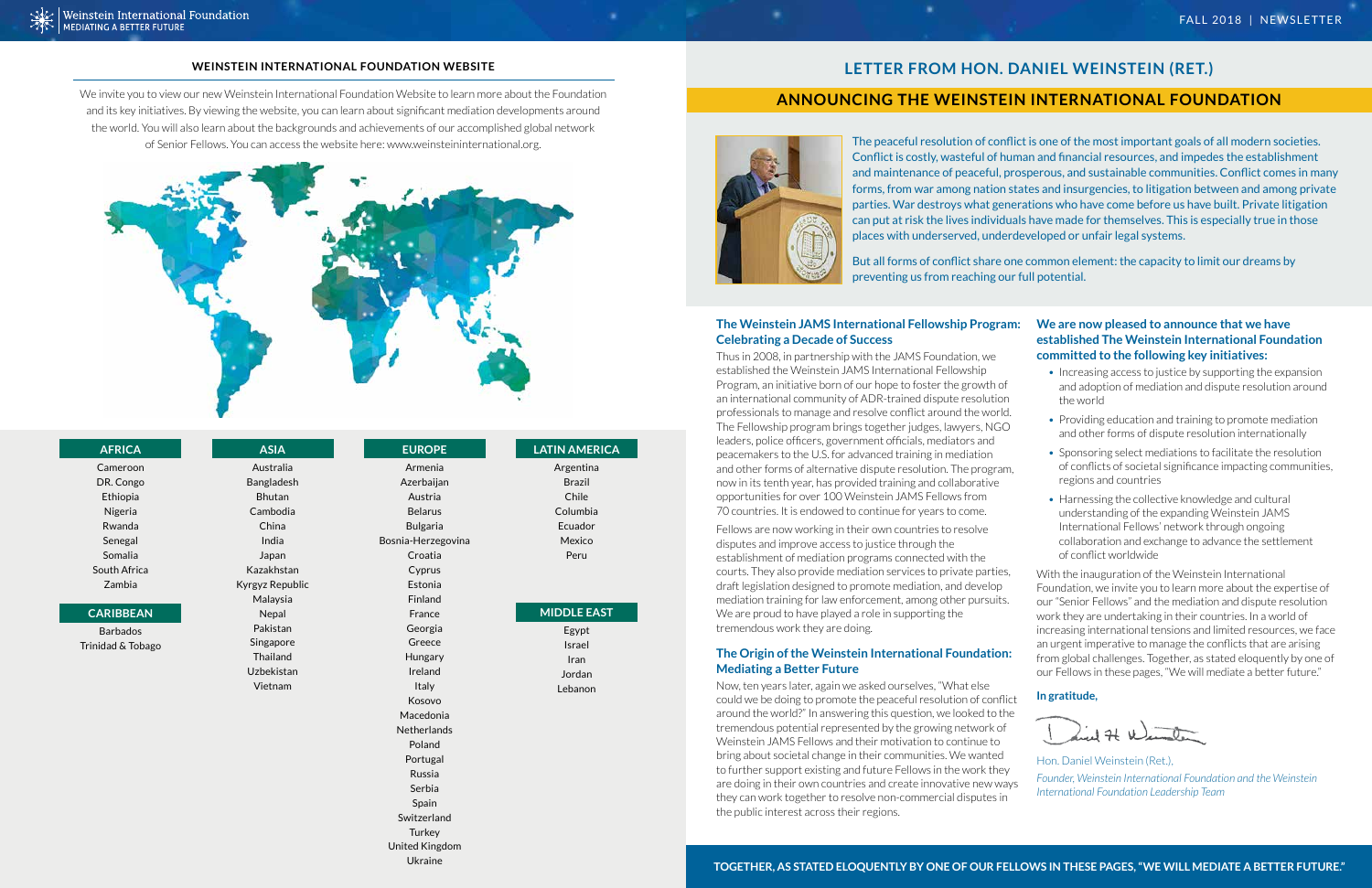In today's global world, the concept of "family" reaches beyond any national borders. Globalization has contributed to the rise in the number of families that can be placed into any of the following categories:

- International families: families in which each spouse has a different nationality
- Cross-border families: families that move totally or partially to another country
- Transnational reproduction-assisted families: Fertilization or surrogacy which takes place abroad
- Immigration-assisted families: Families that depend on the income of a paid migrant worker

Globalization even impacts families that are not included in the list above, since nearly everyone interacts with people who are part of, or embody a different family concept.

Mediation may be able to provide an effective remedy, reducing the length of time it currently takes to address these cases, so that children and their parents can be reunited more quickly. The subject of parent/child separation is of paramount importance, due to the extreme vulnerability of children under such circumstances.

# **Using Mediation to Mitigate Family Separation in Undocumented Migration Cases**

Historically, globalization has increased immigration, bringing together people from different parts of the world: those crossing borders seeking better living conditions, those fleeing untenable or dangerous conditions in their home countries, those studying abroad, tourists, and others, all who give rise to cross-border families.

As a result, given the increase in the number of international families, there is also an increase in the number of cases, where children are wrongfully retained or removed from their habitual residence and/or separated from one or both of their parents, causing them unnecessary harm. Using mediation between the prosecuting Executive Branch of the U.S. government and the undocumented immigrants could potentially:

Cross border migration, promoted by globalization, can also lead to family separation. In this context we have a "new" category of vulnerable minors. Mediation could be a powerful mechanism to help reach agreements that are in the best interests of these children. For example in the recent "zero tolerance" migration policy implemented in the U.S., all undocumented immigrants were considered criminals and were processed judicially as such, even in cases where there was no previous criminal record. This resulted in children being separated from their parents under highly traumatic circumstances.

- Avoid the separation or expedite the reunification of the migrant family, thus eliminating or reducing the tremendous harm caused to children
- Simplify the judiciary process and reduce the related costs for all parties

There are precedents for using mediation to settle disputes between the Executive Branch of the U.S. government and individuals, such as the IRS Appeals Mediation Program, which allows taxpayers to reach settlements with the IRS. The Appeals mediator helps resolve disputes by identifying the core issues, possible obstacles to settlement, and working with the parties to develop resolution strategies.

Similarly, mediation programs could be created to allow undocumented immigrants to reach agreements with migration authorities. Mediation could result in a faster, more effective, and more humane process than the current dysfunction and chaos, resulting from separating immigrant families and then attempting to reunite them.

By Nuria Gonzalez-Martin, Senior Fellow-Mexico *Weinstein International Foundation*

# **International Child Protection Through Mediation**

# **our Leadership**



# **Daniel Weinstein**

Hon. Daniel Weinstein (Ret.) is one of the preeminent mediators of complex civil disputes in the United States. Judge Weinstein is also internationally recognized as one of the premier mediators of complex, multi-party and high-stakes commercial and political disputes. He is the recipient of the 2014 International Advocate for Peace Award from the Cardozo Journal of Conflict Resolution, whose past honorees have included: former Presidents Jimmy Carter and Bill Clinton, Ambassador Richard Holbrooke, and Nobel Peace Prize Winner Bishop Desmond Tutu. The National Law Journal has recognized him as an ADR Champion (2017-2018).

### **David Carden**

Ambassador (Ret.) David Carden returned to global law firm Jones Day in 2014, after serving as the first resident U.S. Ambassador to the Association of South East Asian Nations (ASEAN). In recognition of his efforts, Ambassador Carden was awarded the Department of State's Superior Honor Award in December 2013.



### **Leonardo D'Urso**

Leonardo D'Urso is CEO and co-founder of ADR Center, Italy, one of the most respected mediation centers in the world. Since 1998, he has resolved more than 1,000 national and international complex civil and commercial mediations. With twenty years of full-time work in the field of Alternative Dispute Resolution (ADR), Mr. D'Urso has been responsible for managing ADR Center's strategic activities, the opening of thirty-

one Resolution Centers in Italy, and the creation of ODR Center, an innovative cloud platform that manages the mediation process.





### Bruce A. Edwards Esq. is a pioneer in developing mediation as a tool for resolving commercial disputes in the United States. A professional mediator since 1985, he has mediated over 7,000 disputes throughout the United States, while contributing to a paradigm shift in the legal profession. He has played a central role in establishing the largest and most successful dispute

resolution company in the U.S., JAMS, where he also served as Chairman of the Board from 2011 to 2014. In addition to a number of ADR industry related awards received throughout his career, Mr. Edwards received the award of "ADR Champion" by The National Law Journal in 2018.



### **Jay Welsh**

Jay Welsh is an established innovator in the ADR field. After joining JAMS in 1991, he played a prominent role in the growth of ADR within the U.S., as well as internationally. Most recently, as former executive vicepresident and general counsel, he led the expansion of JAMS to include twenty-three Resolution Centers around the country and was instrumental in the growth of the company internationally. He was in charge of

training all incoming neutrals and all legal issues, and he engineered the acquisition of JAMS from the investment banking firm that had acquired it in 1989.



### **Ann Claire Williams**

Hon. Ann Claire Williams (Ret.) is Of Counsel at Jones Day, where she leads its efforts in advancing the rule of law in Africa. Devoted to promoting the effective delivery of justice worldwide, Judge Williams has partnered with judiciaries, attorneys, NGOs and the U.S. Departments of Justice and State to design and lead training programs in Ghana, Indonesia, Kenya, Liberia, Nigeria, Rwanda, Tanzania and Uganda. In November of 1999,

Judge Williams became the first and only judge of color appointed to the United States Court of Appeals for the Seventh Circuit. She retired from being a judge in early 2018. Before she became a circuit judge, she served as a U.S. District Court judge for the Northern District of Illinois in Chicago from 1985 to 1999. She retired from being a judge in early 2018.

### **Sukhsimranjit Singh**

Sukhsimranjit Singh is a law professor and Managing Director of the Straus Institute for Dispute Resolution at Pepperdine Law, where he directs the overall vision of the Institute's global outreach, worldclass training programs, academics, and professional services. He is an international mediator, who has worked in Canada, India, New Zealand, and the U.S. A regular invitee for keynote addresses, he has lectured or

conducted dispute resolution trainings in more than thirty U.S. states, as well as Brazil, Singapore, New Zealand, Australia, India, Canada, China, France, Denmark, Egypt and Spain.



**Ellen S. Bass,** *Executive Director*  Ellen S. Bass Esq. is an attorney, trained mediator, and Executive Director of the Weinstein International Foundation. In her role as Executive Director, she manages the Foundation's daily operations and works with the Foundation's Board of Directors and global network of Senior Fellows to implement the Foundation's strategic initiatives, while defining and developing its procedures and programs.

# **board of directors**



# **founder**

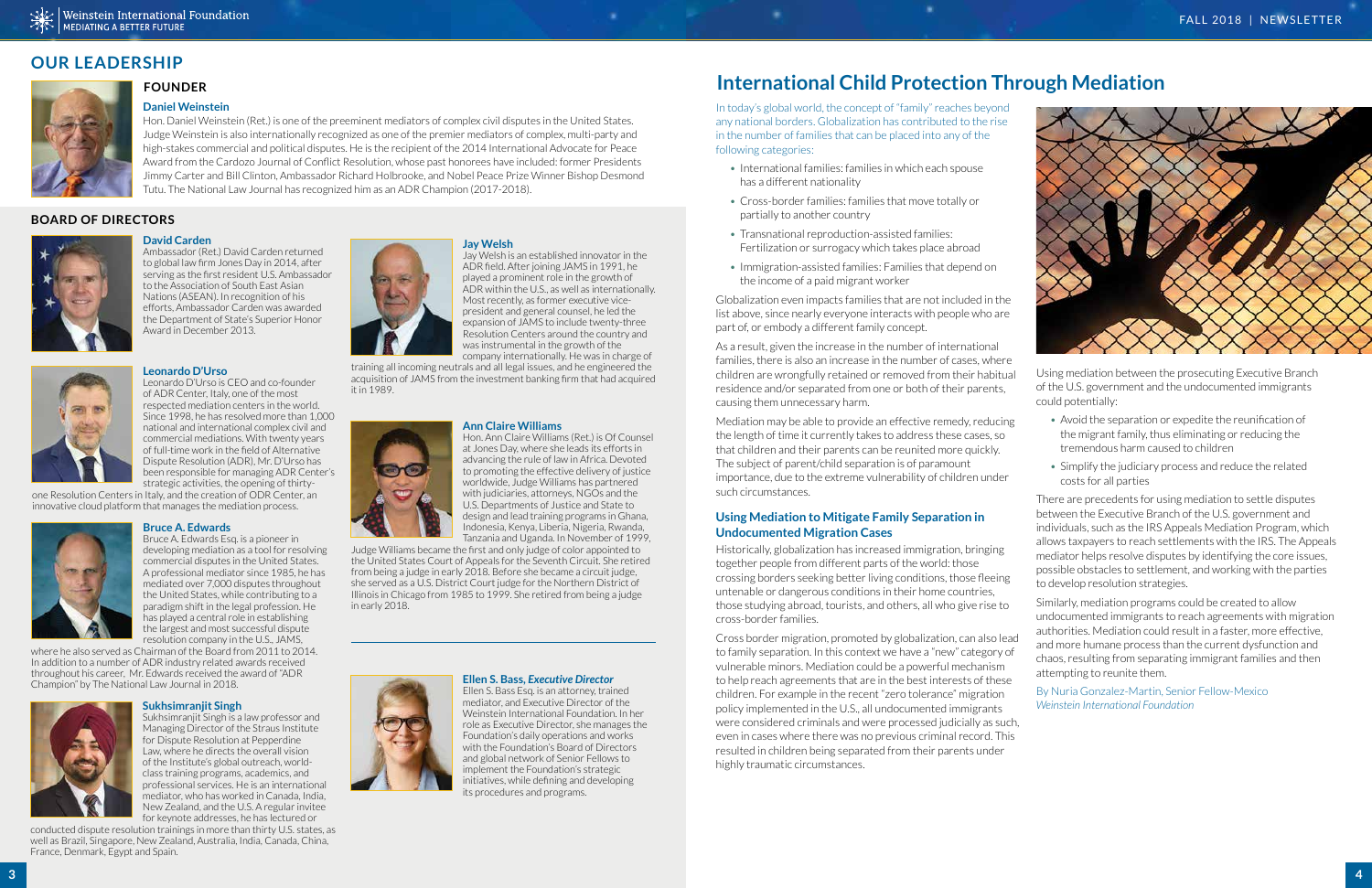# **Dear Fellows,**

My work is not related to the traditional mediation work that we are used to, or that we typically read about. I work with some of the most marginalized and distressed communities, helping them resolve conflicts that have no monetary value, but which have a huge impact on their lives. The internally displaced refugees and their communities, like other communities, need support

in resolving minor issues before they escalate. I work with them on almost a daily basis to help them find solutions.

# **A children's refugee crisis**

South Sudan, the youngest nation in the world, fell into internal conflict less than three years after independence, following more than three decades of struggle. The conflict began in 2013 and recently entered into its fifth year, resulting in one of Africa's largest displacement situations, with over two million displaced internally within South Sudan and over two million taking refuge in six neighboring

countries. UNHCR, the UN Refugee Agency, estimates that many numbers of refugees are below eighteen years of age. The crisis is considered by UNHCR as "a children's refugee crisis," with many children arriving unaccompanied, separated from their families, and deeply traumatized.

The South Sudan is, of course, not the only crisis situation in the world today: Syria, Afghanistan, the Congo, and Iraq are only some of the other nations that are facing terrible humanitarian crises.

# **You have a huge role to play**

If we look at history, there are not many crises, it seems to me, that were resolved through the use of force. Even when they were, such victories came only after massive suffering during and after the conflict. Peace can only come through dialogue and respect for everyone's basic human rights, irrespective of religion, nationality, sexual orientation, and political or social

> beliefs. My fellow mediators, arbitrators, diplomats and politicians – you all have a huge role to play!

> If we look into some of these conflicts, we will find that many started from small disagreements, discontentment, or deprivation, and escalated into big disputes. My firm belief is that some of these crises, if not all, could have been prevented by resolving the conflicting issues at an early stage. It may not look that simple to most of us, since we see those conflicts now in their most complex development, but they were not so complex when they started.

# **Resolving issues at their earliest possible stage**

Allow me to provide an example from my own experience. The current conflict in South Sudan is primarily between the Dinka tribe of the President, Mr. Silva Kirr, and the Nuer tribe of the former Vice-President, Dr. Rick Machar. The two tribes and associated factions of the Sudan People's Liberation Army (SPLA) are fighting each other. In June of 2014, when I arrived in Uganda to lead a South Sudanese Refugee emergency response, I found that 79% of the total population of the refugee camp was either Dinkas or Nuers. They had just fled the ongoing conflict in their country, and they still hated each other. Any minor issue, such as who would fetch water first or who would sit next to each other in school, could quickly escalate into a tribal fight, resulting in hundreds from each tribe attacking the opposite side.

Thanks to the great learning and opportunity provided to me through the Weinstein Jams International Fellowship Program, I was able to apply some of the modern mediation techniques and practices I learned during my Fellowship in building a community-based mediation center. I trained eighty-five members of the refugees and their hosting community who had past experience, knowledge, and qualifications in conflict resolution and mediation techniques, and then provided support, so that they could help their fellow refugees in peacefully resolving conflicts.

In less than six months' time, we saw a 70% decrease in reported cases of clashes, and hundreds of matters were resolved peacefully. I was lucky enough to see these two communities come together in the camp: they elected a joint representative body with a Dinka Chairperson and a Nuer Vice-chairperson. Since that time, they have been living, to a large extent, peacefully.

The Dinka/Nuer conflict is not the only one in South Sudan. Conflicts between Sudanese refugees and their Ethiopian host communities is another situation where the promotion of dialogue helped create peaceful coexistence. I am currently working with South Sudanese Refugees and Sudanese host communities on similar projects, helping them resolve their issues at their earliest possible stage before escalation.

In a forced migration or displacement situation, we usually focus on immediate and obvious life-saving assistance, such as shelter, water, food and healthcare. There is also a need to build the capacities of these individuals and communities, since before displacement they were all living as part of a normal community.

For those of you who don't know, Einstein was once a refugee…

This is my goal: I help displaced communities and their hosts find ways of living together in peace. I don't give them anything new. Instead, I help them use what they already have. I may not have resolved a multi-billion commercial matter, but I am sure my contribution may have saved a few lives.

Migrants have skills that can be positively utilized in their new communities. For example, my Pakistani friend who now works at a fuel station in California was formerly a senior civil lawyer back in Pakistan. **5 6**



My dear Fellows, you have a great role to play in making a more peaceful and better world. Your contributions for conflict resolution and peace building can make this world a better and safer place for generations to come. I sincerely congratulate you all on your great work and commend your commitment.

I want to commend everyone who has contributed to the ongoing support of the Fellows and created such an opportunity for all of us. Together, we will mediate a better future.

Thank you. Ihsanullah Khan *Khartoum, September 2018*

*Disclaimer: The views and opinions expressed in this article are those of the author based on his personal experience and do not necessarily represent the views or opinions of UNHCR.* 



# **A Senior Fellow Reports from the Sudan "Together, we will mediate a better future"**



### **The following letter was received from Ihsanullah Khan, Senior Fellow from Pakistan.**

My name is Ihsanullah Khan, a graduate of the Weinstein JAMS International Fellowship Program, class of 2014. I am from Pakistan, and I am currently working with the UN refugee agency as Senior Protection Officer, based in Sudan. It is an honor for me to share my experiences with you. I hope to be able to continue to learn from your experiences as well, and be in touch with you all very soon.

Allow me to congratulate Judge Daniel Weinstein and the Weinstein International Foundation for bringing us together to continue our work in advancing dispute resolution globally. As this message is being shared, I am busy organizing emergency responses to refugees from South Sudan, fleeing the conflict and hunger in that country.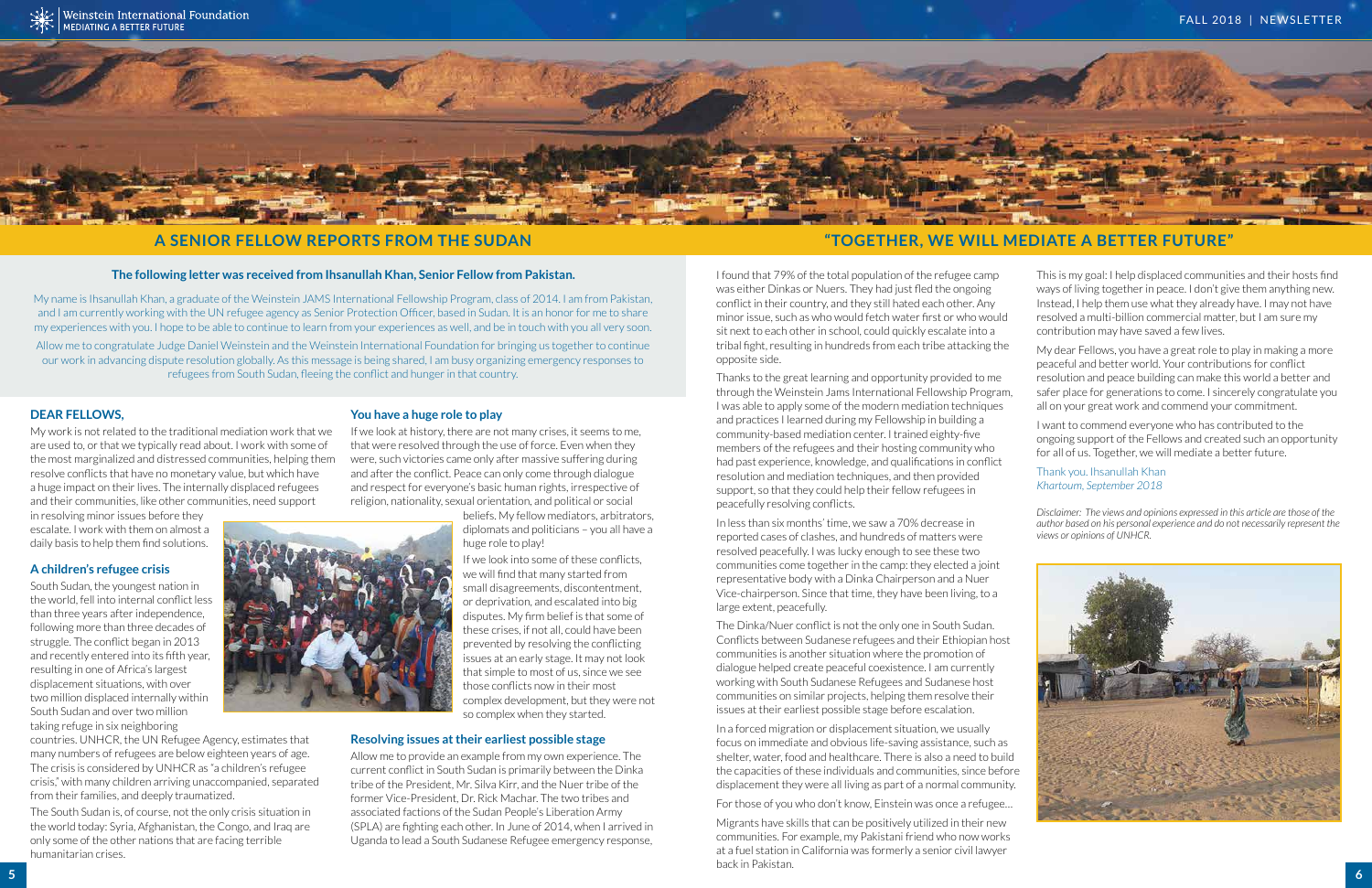Dispute resolution and restorative justice were integral to Rwanda's re-writing of its national narrative in the aftermath of the 1994 genocide. Both also played a traditional role in pre-colonial Rwandan society.

Historically, Rwandan communities addressed conflict and all matters of importance in a process known as Gacaca, literally, "cut grass," a method for dispute resolution, where the entire community participated in an outdoor circle. Drawing on this tradition, Gacaca Courts were established in this century as a way for Rwandans to confront their past through a transitional justice system. In the local community Gacaca Courts, perpetrators and survivors of the 1994 genocide were brought together face to face, as part of a countrywide effort to build a culture of reconciliation and forgiveness.

Expanding mediation within Rwanda has been a critical component of the country's aspiration to establish itself as a stable civil society, as well as a key economic hub in Africa. Declared a failed state in 1994, Rwanda has experienced steady growth since those troubled times. Today, Rwanda is considered to have the least corruption of any country in Africa.

A key feature of the Justice and Reconciliation Sector of the Rwandan government has been the establishment of a community-based mediation system. About 30,000 locally

elected mediators preside over the forum of original jurisdiction for the majority of all civil matters within the country. Court-based mediation, as part of the civil justice system, is thought to be the next key step.

Leading the effort to develop a court-based mediation program in Rwanda are Senior Fellows of the Weinstein International Foundation, in collaboration with African Peace Partners, Edwards Mediation Academy, and the JAMS Foundation.

A mediation pilot project that began in the Commercial Courts last year included the training of commercial court appellate and trial level judges, commercial litigators, and in-house counsel from the banking industry. Immediately after the training, amendments to the Civil Code were enacted to allow mediation in all courts. Subsequently, commercial court judges who had already begun successfully mediating, began training judges and attorneys in other areas of practice. At the same time, amendments to the criminal code have opened the door for further expansion of restorative justice processes as part of the plea bargaining process. Also underway is an effort to create a national policy to establish the theoretical underpinnings to consolidate and integrate these innovations into an ongoing national process of interest-based reform.







Justice M.L. Mehta, Senior Fellow of the Weinstein International Foundation, embarked upon the journey of turning Alternative Dispute Redressal into Appropriate Dispute Redressal (as he calls it) in India in the early 2000s, when he was serving as Judge in the district courts of

Delhi. He pioneered the institutionalization of ADR by establishing the Delhi Dispute Resolution Society (DDRS) as an autonomous registered government body, specializing in pre-litigation community mediation. Justice Mehta's goals in establishing DDRS were fivefold:

- To empower the public to resolve disputes amicably
- To reduce the backlog of cases in the courts
- To save the cost of litigation to parties and the State
- To promote greater public satisfaction with the legal system
- To make people build relationships and make a stronger and safer society

DDRS is the first initiative of its kind in India for the introduction of ADR processes, especially mediation and conciliation, to not only matters pending before the courts, consumer forums and other bodies, but also in pre-litigation matters, at low or no cost to the general public. DDRS engages extensively in community mediation to assist parties in resolving their local disputes and improving access to justice throughout Delhi.

# **Catering to a range of community disputes**

Since its inception, DDRS has established nine mediation and conciliation centres and one mediation clinic throughout Delhi, catering to a range of community disputes including: neighborhood brawls, garbage dumping, domestic violence, petty fights, and city boundary disputes caused by racism, homophobia, sexism or ageism, among others. All these centres are well equipped with complete IT-backed infrastructure and are exceeding performance expectations. Funding for the centres is provided by the government and from the registration and processing fees charged from financial institutions. Services to the general public are provided at no cost.

Ultimately, DDRS intends to be a self-sustaining institution. While Justice Mehta continues as its founder and chairman, DDRS has a full-fledged governmental establishment within the Secretariat and is headed by a Director. The Society intends to establish ten more centres in the unrepresented areas of the city of Delhi. The fact that the public has begun to directly approach the centres without referrals for its services, and individuals are seldom represented by lawyers, demonstrates the increasing success of the program. The team of dedicated staff and mediators are the key assets of DDRS. The settlement rate of the DDRS Centres is steadily increasing gradually and has reached 40.35% from an initial 10%, as of 2018.

### **ADR services are low or no cost to the general public**

With more than 227 million cases currently pending in the courts, Justice Mehta's establishment of DDRS is realizing his vision to provide ADR services at low or no cost to the general public as an alternative to endless litigation. DDRS increases social harmony in society by helping parties resolve their disputes amicably, economically and efficiently.

As the founder of DDRS, Justice Mehta continues to supervise mediation skills training programs and workshops for lawyers and judges organized by his team of trainers. DDRS regularly conducts mediation awareness training workshops and seminars for the general public.





# **The Remaking of Rwanda Through Mediation and Restorative Justice Justice M. L. Mehta and the Delhi Dispute Resolution Society:**

# **Improving Access to Justice Through Mediation – Ideas for Today and Tomorrow**

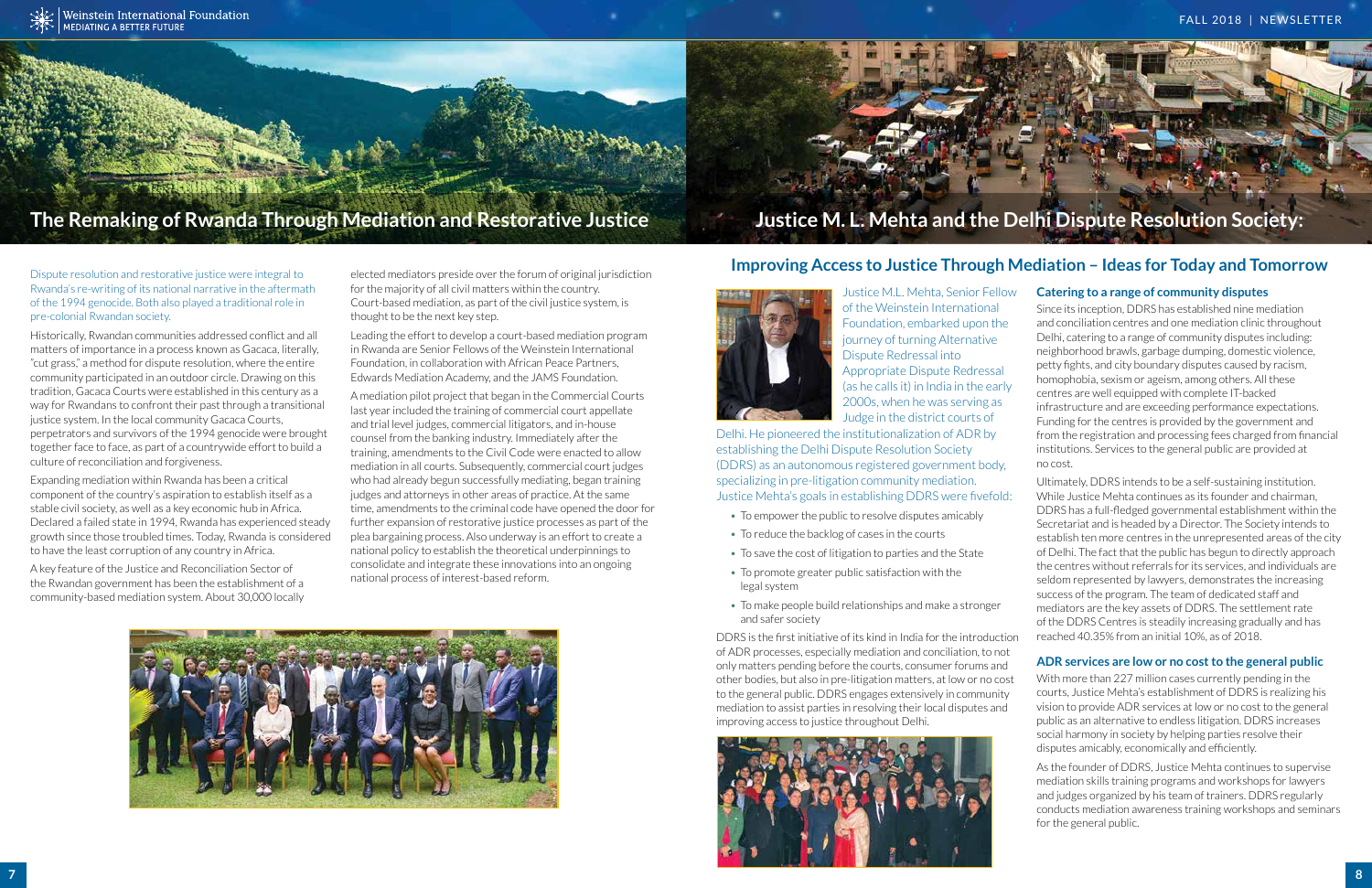In June of 2018, eighteen Senior Fellows from across Asia attended the second in a series of planned Fellows' regional conferences hosted by the Weinstein International Foundation. The goal of the conferences is to enhance collaboration and training opportunities throughout the Fellows' global network. This conference took place in Singapore. The Fellows attending addressed how to further their own dispute resolution practices in their countries. They also considered how they might identify opportunities to participate in the mediation of disputes affecting their communities and region in the public interest.

As part of the conference, Fellows were introduced to the concept of the new Weinstein International Foundation and asked to provide input on the types of resources that might benefit their practice areas and strengthen their collaboration across the Fellows' network. The Singapore conference brought together the majority of all Senior Fellows working in the Asia region. In the words of Andrew Lee of China, it was, "An amazing and powerful gathering of hearts, souls and minds." Said Pema Needup of Bhutan, the three days of the conference were "Remarkable…Full of learning and exchange of great ideas and information among the Fellows [culminating] into building a common consensus."



# **Senior Fellows Regional Conference in Tbilisi, Georgia**

On October 26-29 of 2018, a select group of Senior Fellows from the Weinstein International Foundation will attend a three-day conference in Tbilisi and Kakheti, Georgia. The purpose of the conference is to share dispute resolution best practices and promote the application of mediation to conflicts in their communities across the mid-Asia and East European regions.

This is the third regional conference to take place in a series of conferences that are scheduled around the world, bringing together Senior Fellows from the Weinstein International Foundation to address conflict resolution initiatives in their regions.

The goals of the conference are: 1) To strengthen Fellows' mediation practices in their own countries, 2) To enhance collaboration among the Fellows by providing training and opportunities for educational exchange, and 3) To explore how Fellows can help mediate public interest disputes in their communities, such as conflicts involving natural resources, migration, land use, environmental issues and gender issues. It is anticipated that conference participants will also meet with local officials to explore how to assist in managing these kinds of disputes.

In a world of increasing international tensions and limited resources, there is an urgent imperative to manage the conflicts arising from global challenges. The impetus for the Weinstein International Foundation regional conferences is to further enhance the Fellows' capacity to mediate public interest disputes in their communities, both locally and across borders.



Ecuador has witnessed important developments in ADR during the past twenty years. Mediation today is broadly used for the resolution of legal disputes. Other ADR mechanisms have also grown, including arbitration and dispute boards.

The Arbitration and Mediation Act, enacted in 1997, marked the starting point of modern mediation in Ecuador. Before 1997, indigenous communities included a form of mediation as part of their justice system. This allowed for the peaceful resolution of local disputes, but mediation was not used for any other type of controversy.

Since 1997, mediation has grown in acceptance and recognition by the legal community and the general public. It has been acknowledged by the Constitution since 1998 and incorporated into several pieces of legislation. As a result,

mediations have steadily increased over the years. Today, there are several ADR providers, and mediation is broadly used for the resolution of increasingly complex disputes in various subject matters.

Ecuador´s mediation has two features that distinguish it, compared with other countries. The first is the strength of the Mediated Settlement Agreement (MSA). The MSA is considered a final judgment that can be automatically enforced within Ecuador, without the need for any further approval. Private parties are empowered to

administer their own justice. Recent legislation has also acknowledged the recognition of foreign MSAs, so that both local and transnational mediated settlement agreements are enforceable.

The second feature involves mediation with the State. In some civil law countries, mediation cannot be used to resolve disputes that involve a public entity. Ecuador has designed a coherent legal framework, however, which allows the government to participate in mediation and reach a settlement.

Mediators have designed processes that consider settlement barriers common to public functionaries, including fear of the consequences of certain decisions and budgetary issues, among others. Through mediation, many highly complex legal disputes with high stakes have been successfully resolved, preventing national, as well as international litigation.

Ecuador has developed the use of mediation over the years, and its practice is interesting as a potential model for other countries in the region to consider. However, it still faces important challenges. These include: the professionalization of mediation, so that it can become a successful profession for practitioners, the expansion of mediation to subjects that have traditionally been considered outside of its scope, and the enhancement of mediation attributes in order to build a culture of peace.

# **Arbitration in Ecuador**

Ecuador has a long practice of domestic arbitration, first with the issuance of the Commercial Arbitration Law on the 1960s and subsequently, with the Arbitration and Mediation Law of the 1990s. Lately, more controversies related to investment contracts are being directed to arbitration. There is also an initiative to harmonize actual law to the UNCITRAL model law, in order to improve domestic and international arbitration with actual standards.

Regarding other ADR mechanisms, Ecuador has explored the possibility of

using dispute boards for the management of construction and public procurement conflicts. However, this mechanism has not yet been recognized by legislation.

Ecuador has also designed a peace justice system, by which a respected member of a community acts as an equity judge to resolve local controversies.

By Ximena Bustamante, Senior Fellow-Ecuador *Weinstein International Fellow*

# **Important ADR Developments in Ecuador**



# **Report on the Senior Fellows Regional Conference in Singapore**